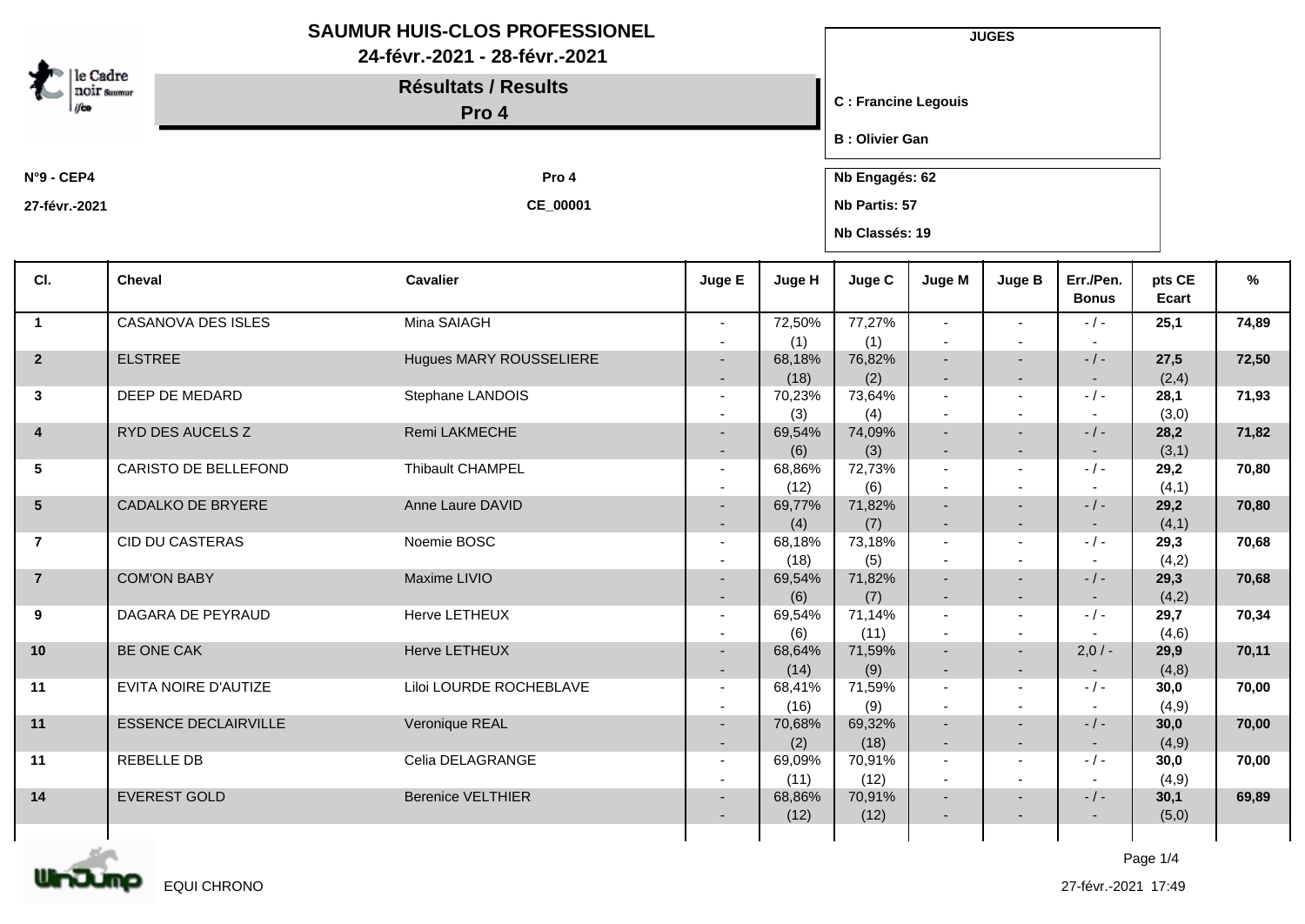**N°9 - CEP4 27-févr.-2021** **CE\_00001**

## **Pro 4 Nb Engagés: 62**

**Nb Partis: 57**

**Nb Classés: 19**

| CI. | Cheval                    | <b>Cavalier</b>        | Juge E                                     | Juge H         | Juge C         | Juge M                                     | Juge B                                               | Err./Pen.<br><b>Bonus</b>             | pts CE<br>Ecart | %     |
|-----|---------------------------|------------------------|--------------------------------------------|----------------|----------------|--------------------------------------------|------------------------------------------------------|---------------------------------------|-----------------|-------|
| 15  | CALIPSSO DE L'ILLON       | Camille COLLET VIDAL   | $\sim$                                     | 68,41%         | 70,68%         | $\mathbf{r}$                               | $\sim$                                               | $-$ / $-$                             | 30,5            | 69,55 |
| 16  | VINSOU DE MOSELLY         | Camille COLLET VIDAL   | $\sim$<br>$\sim$                           | (16)<br>68,64% | (14)<br>69,77% | $\sim$<br>$\sim$                           | $\sim$<br>$\sim$                                     | $\sim$<br>$-/-$                       | (5,4)<br>30,8   | 69,21 |
|     |                           |                        | $\sim$                                     | (14)           | (17)           | $\sim$                                     | $\sim$                                               | $\sim$                                | (5,7)           |       |
| 17  | <b>VIRTUOSE TEAKITINA</b> | Chloe GUALTIERI        | $\sim$                                     | 69,77%         | 68,41%<br>(21) | $\sim$                                     | $\sim$                                               | $-$ / $-$                             | 30,9<br>(5,8)   | 69,09 |
| 18  | EAU DE ROSE DU BANIER     | Alexis GOURY           | $\blacksquare$<br>$\overline{\phantom{a}}$ | (4)<br>67,27%  | 70,68%         | $\overline{\phantom{a}}$<br>$\blacksquare$ | $\overline{\phantom{a}}$<br>$\overline{\phantom{a}}$ | $-/-$                                 | 31,0            | 68,98 |
|     |                           |                        | $\sim$                                     | (25)           | (14)           | $\overline{\phantom{a}}$                   | $\sim$                                               | $\sim$                                | (5,9)           |       |
| 19  | DARE DARE                 | Melinda TAPIE          | $\sim$                                     | 69,54%         | 68,18%         | $\blacksquare$                             | $\sim$                                               | $-1-$                                 | 31,1            | 68,86 |
|     |                           |                        | $\sim$                                     | (6)            | (24)           |                                            |                                                      |                                       | (6, 0)          |       |
| 20  | UMMER SONG DE VEROWIL     | Remi PILLOT            | $\sim$                                     | 69,32%         | 67,04%         | $\blacksquare$                             | $\sim$                                               | $2,0/-$                               | 31,8            | 68,18 |
|     |                           |                        | $\sim$                                     | (10)           | (26)           | $\blacksquare$                             | $\sim$                                               | $\sim$                                | (6,7)           |       |
| 21  | <b>ELIXIR D'AMOUR</b>     | Herve LETHEUX          | $\blacksquare$<br>$\sim$                   | 67,50%<br>(23) | 68,41%<br>(21) | $\blacksquare$<br>$\overline{\phantom{a}}$ | $\sim$<br>$\overline{\phantom{a}}$                   | $-/-$<br>$\sim$                       | 32,0<br>(6, 9)  | 67,96 |
| 21  | DIABOLO D'EMS AA          | Martin DENISOT         | $\sim$                                     | 65,68%         | 70,23%         |                                            | $\sim$                                               | $-/-$                                 | 32,0            | 67,96 |
|     |                           |                        | $\overline{\phantom{a}}$                   | (35)           | (16)           | $\overline{\phantom{a}}$                   | $\overline{a}$                                       | $\sim$                                | (6, 9)          |       |
| 23  | <b>EVEN BREIZH</b>        | Marie HENNION          | $\sim$                                     | 67,27%         | 68,41%         | $\blacksquare$                             | $\sim$                                               | $-/-$                                 | 32,2            | 67,84 |
|     |                           |                        | $\sim$                                     | (25)           | (21)           | $\overline{\phantom{a}}$                   | $\sim$                                               |                                       | (7,1)           |       |
| 24  | CATHAGO DU LYS            | Benjamin MASSIE        | $\sim$                                     | 66,14%         | 69,32%         | $\sim$                                     | $\sim$                                               | $2,0/-$                               | 32,3            | 67,73 |
|     |                           |                        | $\sim$                                     | (31)           | (18)           | $\blacksquare$                             | $\sim$                                               | $\sim$                                | (7,2)           |       |
| 25  | DRAKO DE COAT LOCH        | Raphael COCHET         | $\sim$                                     | 65,91%         | 68,86%         | $\sim$                                     | $\sim$                                               | $2,0/-$                               | 32,6            | 67,39 |
| 26  | DREAM DE VIEVE            | Karim Florent LAGHOUAG | $\sim$<br>$\sim$                           | (33)<br>67,73% | (20)<br>66,82% | $\sim$                                     | $\sim$                                               | $\overline{\phantom{a}}$<br>$-$ / $-$ | (7, 5)<br>32,7  | 67,27 |
|     |                           |                        | $\sim$                                     | (21)           | (28)           | $\sim$                                     | $\sim$                                               | $\sim$                                | (7, 6)          |       |
| 27  | DOUMA D'AUTIZE            | Cecile CHAVIGNY        | $\sim$                                     | 67,50%         | 66,82%         | $\sim$                                     | $\sim$                                               | $-/-$                                 | 32,8            | 67,16 |
|     |                           |                        | $\sim$                                     | (23)           | (28)           |                                            |                                                      | $\sim$                                | (7,7)           |       |
| 27  | EVERGLADESLACYDON         | Maxime LIVIO           | $\sim$                                     | 67,73%         | 66,59%         | $\sim$                                     | $\overline{a}$                                       | $-/-$                                 | 32,8            | 67,16 |
|     |                           |                        | $\sim$                                     | (21)           | (30)           | $\overline{\phantom{a}}$                   | $\sim$                                               | $\sim$                                | (7,7)           |       |
| 29  | CRISTAL DE THAIX          | Sidney DUFRESNE        | $\sim$                                     | 67,96%         | 65,68%         | $\sim$                                     | $\sim$                                               | $-1-$                                 | 33,2            | 66,82 |
| 30  | ELISTAR DE L'OCEAN        | Aude SCHERER           | $\sim$                                     | (20)           | (34)           | $\sim$                                     | $\overline{\phantom{a}}$                             | $\sim$<br>$-/-$                       | (8,1)           |       |
|     |                           |                        | $\sim$<br>$\sim$                           | 66,59%<br>(29) | 66,59%<br>(30) | $\blacksquare$<br>$\blacksquare$           | $\sim$<br>$\sim$                                     | $\sim$                                | 33,4<br>(8,3)   | 66,59 |
| 31  | MOUNCHO DE ROCMARY        | Herve LETHEUX          | $\sim$                                     | 65,46%         | 67,04%         | $\sim$                                     | $\sim$                                               | $-/-$                                 | 33,7            | 66,25 |
|     |                           |                        | $\sim$                                     | (36)           | (26)           | $\overline{\phantom{a}}$                   | $\sim$                                               | $\sim$                                | (8,6)           |       |
| 32  | <b>ECLIPSE D'EMS</b>      | Jonas DE VERICOURT     | $\blacksquare$                             | 67,04%         | 65,23%         | $\overline{\phantom{a}}$                   | $\sim$                                               | $-/-$                                 | 33,9            | 66,14 |
|     |                           |                        |                                            | (27)           | (37)           |                                            |                                                      |                                       | (8, 8)          |       |
|     | atan.                     |                        |                                            |                |                |                                            |                                                      |                                       | $D = -2$        |       |

**UinJumo** EQUI CHRONO Page 2/4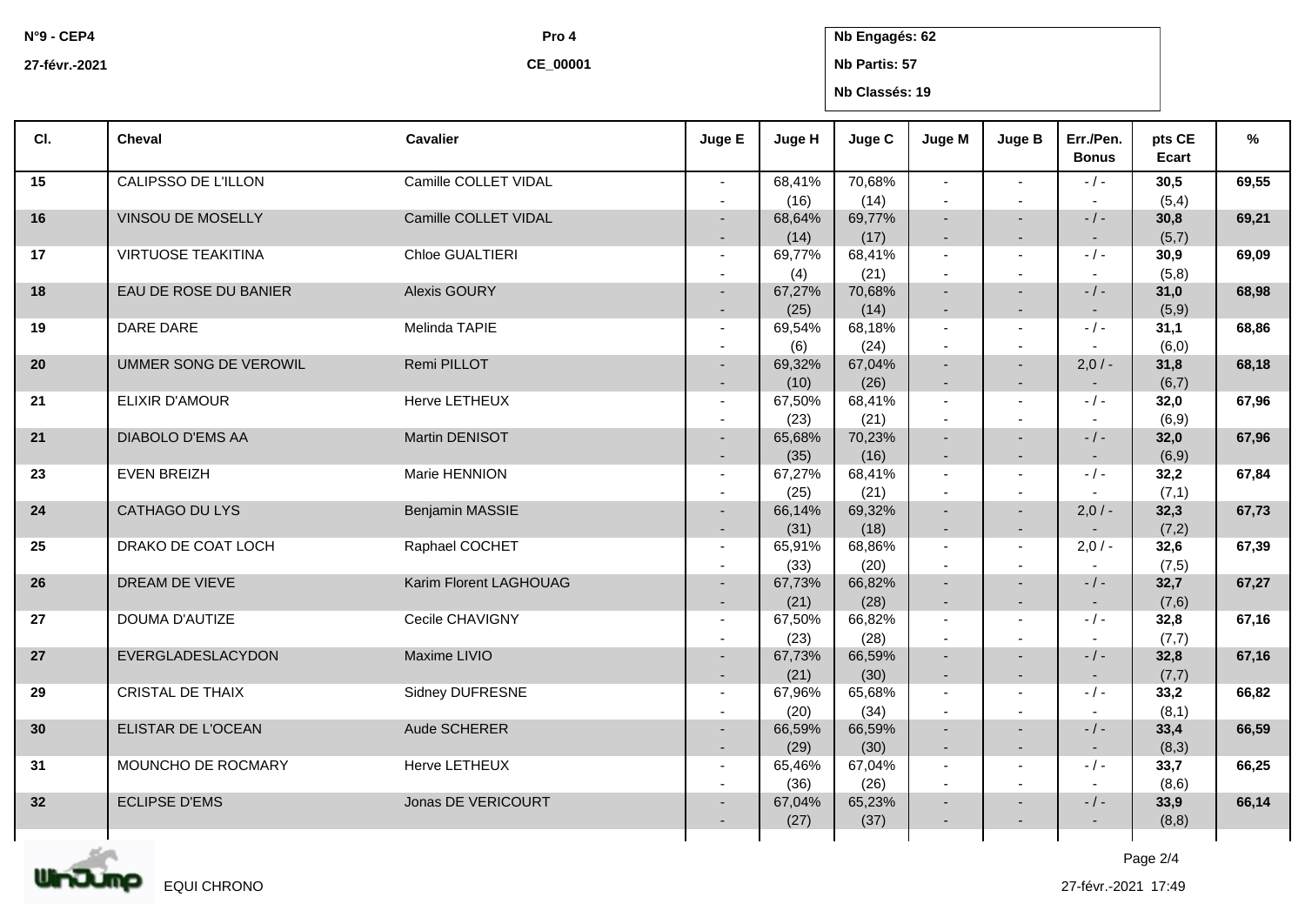**N°9 - CEP4**

**CE\_00001**

**Pro 4 Nb Engagés: 62**

**27-févr.-2021**

**Nb Partis: 57**

**Nb Classés: 19**

| CI. | <b>Cheval</b>             | <b>Cavalier</b>         | Juge E                   | Juge H         | Juge C         | Juge M                   | Juge B                                     | Err./Pen.<br><b>Bonus</b> | pts CE<br>Ecart | %     |
|-----|---------------------------|-------------------------|--------------------------|----------------|----------------|--------------------------|--------------------------------------------|---------------------------|-----------------|-------|
| 32  | RADJA HEUTIERE            | Anne Claire GRISON      | $\sim$                   | 66,14%         | 66,14%         | $\sim$                   | $\sim$                                     | $-$ / $-$                 | 33,9            | 66,14 |
|     | <b>DIONYSOS BLUE</b>      | Morgane RIVA            | $\sim$                   | (31)<br>65,91% | (32)<br>65,91% | $\overline{a}$<br>$\sim$ | $\overline{a}$<br>$\overline{\phantom{0}}$ | $\sim$<br>$-$ / $-$       | (8, 8)          | 65,91 |
| 34  |                           |                         |                          | (33)           | (33)           | $\overline{\phantom{a}}$ | $\overline{\phantom{0}}$                   | $\sim$                    | 34,1<br>(9,0)   |       |
| 35  | CAMELOT DU NORD           | Camille COLLET VIDAL    | $\sim$                   | 63,41%         | 67,50%         | $\sim$                   | $\overline{a}$                             | $-$ / $-$                 | 34,5            | 65,46 |
|     |                           |                         | $\overline{\phantom{a}}$ | (52)           | (25)           | $\sim$                   | $\blacksquare$                             |                           | (9,4)           |       |
| 36  | <b>D'CLICK DELA FORGE</b> | <b>Yves DUFRESNE</b>    | $\sim$                   | 65,23%         | 65,23%         | $\sim$                   | $\overline{\phantom{0}}$                   | $2,0/-$                   | 34,8            | 65,23 |
|     |                           |                         | $\sim$                   | (39)           | (37)           | $\sim$                   | $\overline{\phantom{a}}$                   | $\sim$                    | (9,7)           |       |
| 36  | COSA NOSTRA DE BUISSY     | Sidney DUFRESNE         | $\sim$                   | 65,46%         | 65,00%         | $\sim$                   | $\overline{a}$                             | $-$ / $-$                 | 34,8            | 65,23 |
|     |                           |                         | $\blacksquare$           | (36)           | (41)           | $\sim$                   | $\blacksquare$                             | $\sim$                    | (9,7)           |       |
| 38  | <b>HEKTOR</b>             | Jean Charles CHEVREAU   |                          | 64,77%         | 65,46%         | $\sim$                   |                                            | $-$ / $-$                 | 34,9            | 65,11 |
|     |                           |                         |                          | (43)           | (35)           | $\blacksquare$           | $\overline{\phantom{0}}$                   |                           | (9,8)           |       |
| 38  | VINCE Z                   | Arthur MARX             | $\blacksquare$           | 65,00%         | 65,23%         | $\sim$                   | $\blacksquare$                             | $-$ / $-$                 | 34,9            | 65,11 |
|     |                           |                         | $\overline{\phantom{a}}$ | (41)           | (37)           | $\sim$                   | $\blacksquare$                             |                           | (9,8)           |       |
| 40  | <b>BELLEFLEURE G</b>      | Aurore DUBUS            | $\sim$                   | 64,77%         | 65,23%         | $\sim$                   |                                            | $-/-$                     | 35,0            | 65,00 |
|     | COCOBOY DE BORDENAVE      | Solene VION             |                          | (43)           | (37)<br>63,18% | $\sim$<br>$\sim$         | $\overline{\phantom{0}}$                   | $\sim$<br>$-$ / $-$       | (9,9)           |       |
| 41  |                           |                         | $\sim$<br>$\blacksquare$ | 66,36%<br>(30) | (45)           | $\sim$                   | $\blacksquare$<br>$\blacksquare$           | $\sim$                    | 35,2<br>(10,1)  | 64,77 |
| 42  | ELLIOT DU VAL GUERARD     | <b>Francois NAULIN</b>  |                          | 66,82%         | 62,50%         | $\sim$                   |                                            | $-$ / $-$                 | 35,3            | 64,66 |
|     |                           |                         |                          | (28)           | (47)           | $\overline{a}$           | $\overline{a}$                             |                           | (10,2)          |       |
| 43  | <b>DELICE D'YGRANDE</b>   | Manon MARIN             | $\sim$                   | 63,64%         | 65,46%         | $\sim$                   | $\sim$                                     | $2,0/-$                   | 35,5            | 64,55 |
|     |                           |                         | $\overline{\phantom{a}}$ | (50)           | (35)           | $\sim$                   | $\overline{a}$                             |                           | (10,4)          |       |
| 44  | MAYBE TONIGHT DU CASTAY   | Marlene GARCIA          | $\sim$                   | 64,54%         | 64,32%         | $\overline{a}$           | $\overline{a}$                             | $-/-$                     | 35,6            | 64,43 |
|     |                           |                         |                          | (46)           | (43)           | $\sim$                   | $\blacksquare$                             | $\sim$                    | (10,5)          |       |
| 45  | <b>VOLTA DU LADRAN</b>    | Clara CAZENEUVE         | $\sim$                   | 63,18%         | 64,77%         | $\sim$                   | $\blacksquare$                             | $-$ / $-$                 | 36,0            | 63,98 |
|     |                           |                         | $\overline{\phantom{a}}$ | (54)           | (42)           | $\sim$                   | $\blacksquare$                             | $\sim$                    | (10, 9)         |       |
| 46  | VOLCELEST DE COUSTON      | <b>Edouard LEGENDRE</b> |                          | 63,64%         | 64,09%         |                          |                                            | $-/-$                     | 36,1            | 63,86 |
|     |                           |                         |                          | (50)           | (44)           | $\blacksquare$           | $\overline{\phantom{a}}$                   |                           | (11,0)          |       |
| 47  | MR DYNAMITE               | Salome CRONNIER         | $\sim$                   | 65,46%         | 62,04%         | $\sim$                   | $\blacksquare$                             | $-1-$                     | 36,2            | 63,75 |
|     |                           |                         |                          | (36)           | (52)           | $\sim$                   |                                            |                           | (11,1)          |       |
| 48  | ELVYNE DERVENN            | Cyril GAVRILOVIC        | $\sim$                   | 64,77%         | 62,50%         | $\blacksquare$           | ٠                                          | $-/-$                     | 36,4            | 63,64 |
|     | VOLANEAU                  | Elena CERISY            |                          | (43)           | (47)           | $\sim$                   | $\blacksquare$                             | $\sim$                    | (11,3)          |       |
| 49  |                           |                         | $\sim$                   | 64,32%<br>(48) | 62,50%         | $\sim$<br>$\sim$         | $\overline{a}$<br>$\blacksquare$           | $-/-$<br>$\sim$           | 36,6            | 63,41 |
| 50  | <b>FIESTARADO B</b>       | Romain BAROCHI          | $\overline{\phantom{a}}$ | 65,23%         | (47)<br>61,36% |                          |                                            | $-/-$                     | (11,5)<br>36,7  | 63,30 |
|     |                           |                         | $\sim$                   | (39)           | (53)           | ٠                        |                                            | $\sim$                    | (11,6)          |       |
|     |                           |                         |                          |                |                |                          |                                            |                           |                 |       |



Page 3/4